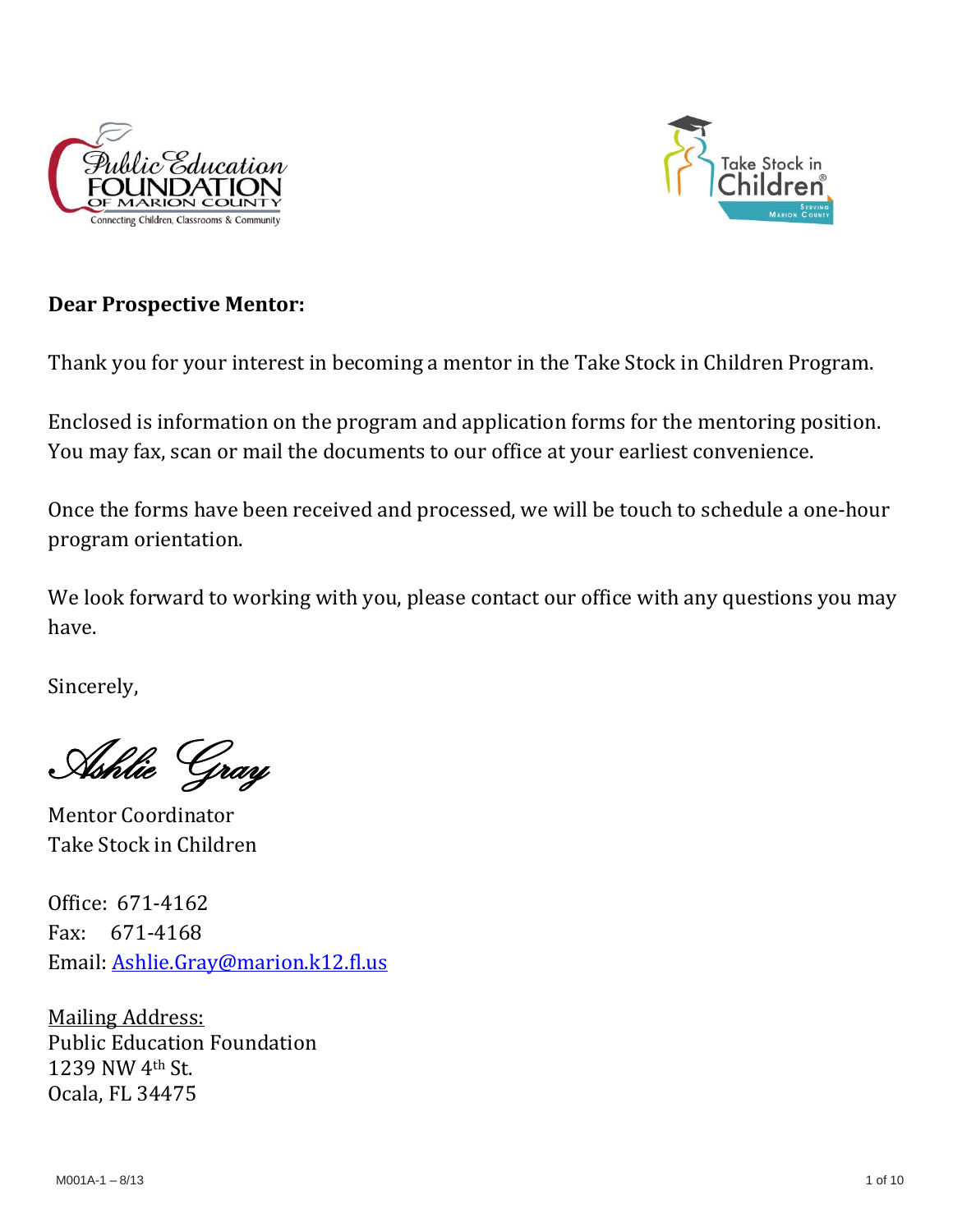

# **Take Stock in Children Mentor Information**

# **Why Mentor?**

With the current high school dropout rate, and economic challenges our students and their families face, mentoring is a powerful avenue to provide positive personal contacts for our "at-risk" youth. Your influences can help build a foundation of basic values and challenge students to take responsibility for their actions. They can start to set goals and understand the importance of staying in school. As students begin to realize that someone cares, school absenteeism decreases and academic performance improves.

By building self-worth and demonstrating that someone cares, students will have a better chance of staying in school and playing a productive role in the community. As a successful person, you will be able to share your experiences with a student and open a new world of possibilities to them.

## **Who Can Be A Mentor?**

Any responsible adult who is willing to share time on a consistent basis can be a mentor. The mentor will show the student that someone cares about them and wants them to stay in school. You will become a friend, and a role model to a student who may not other wise have an adult to guide and direct their actions and choices which are critical to their future success.

### **What Does a Mentor Do?**

A mentor commits to working with a student at school for a minimum of a half hour a week through-out the student's school career. A mentor should create a schedule for the meeting with the child such as, 5 minutes on homework, 10 minutes discussing goals, and the last 15 minutes developing the relationship with the child. Take Stock in Children is not a tutorial program. We encourage helping the student with some homework but sometimes the student just needs someone who will listen and provide encouragement.

### **Where Do I Mentor?**

All mentoring is done on the school campus, usually in the library, guidance department, cafeteria or other area on campus in the presence of school staff.

### **When Can I Mentor?**

Mentoring sessions take place during the school year; during school hours. A schedule is arranged between you and the teacher as to when should be the best time for you and your student to meet.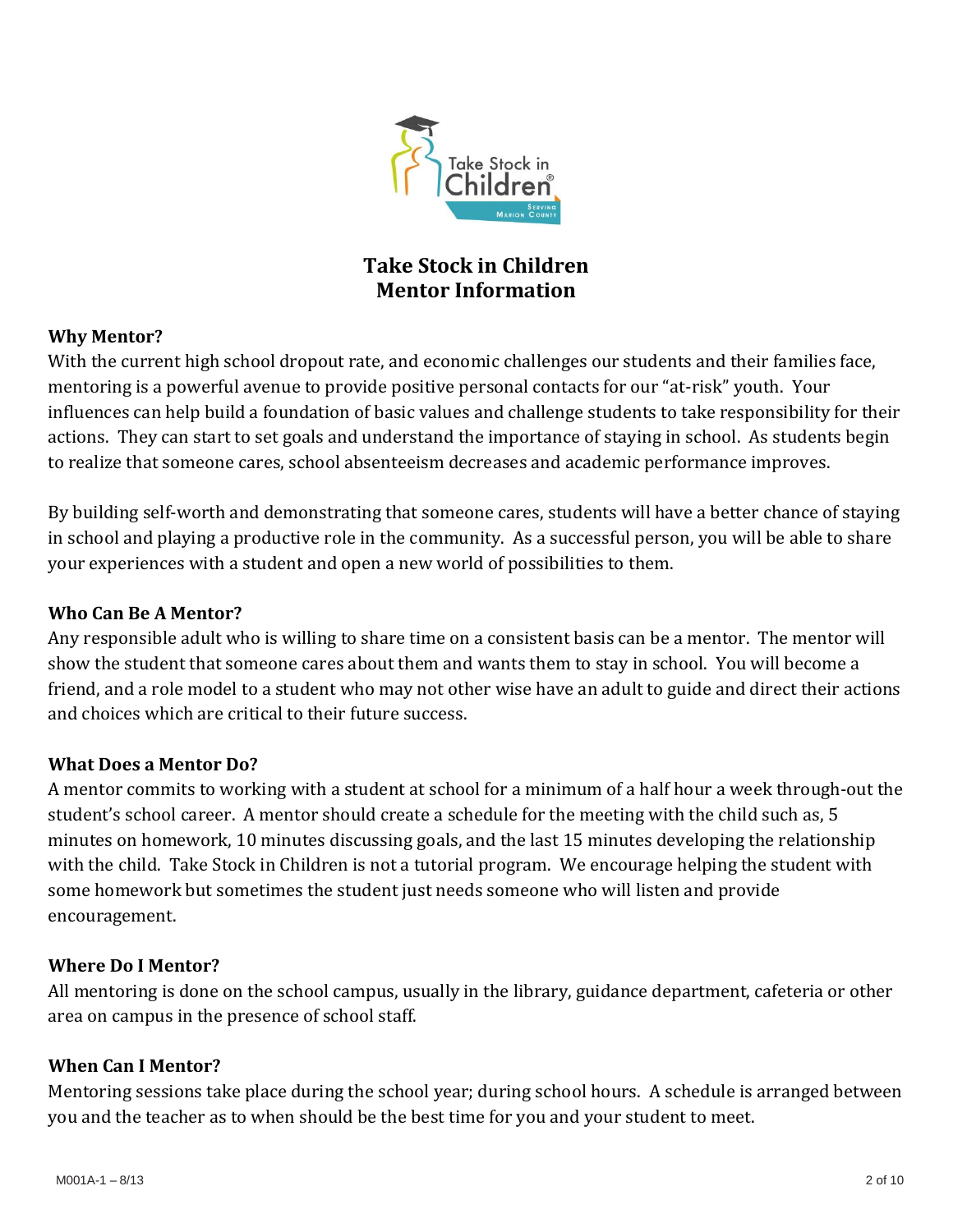# **How Does A Mentor Know What To Do?**

After an initial orientation and training session, you will schedule your first meeting with your student. A mentor handbook provides helpful information and tips to guide you in the mentoring process. A coordinator at each school is designated for on site assistance.

## **How Does A Mentor Benefit?**

There is an opportunity for personal growth, developing new skills, making new friends of all ages. Satisfaction of helping children learn, recognition for contributing to the community and a higher productivity and creativity at work are additional benefits.

## **What is Team Mentoring?**

Although Take Stock in Children would prefer one mentor with one student, we recognize the hectic schedule successful people have and are willing to allow mentors to team up with someone. Team mentoring assures the student that someone will be there.

### **How Can I Become a Mentor?**

When you have decided to make that commitment to work with a Take Stock student, you can complete a Take Stock in Children mentor application. You will be interviewed by the Take Stock staff and sign a commitment form with Take Stock. You will then be matched with a student who needs and will benefit from your influence.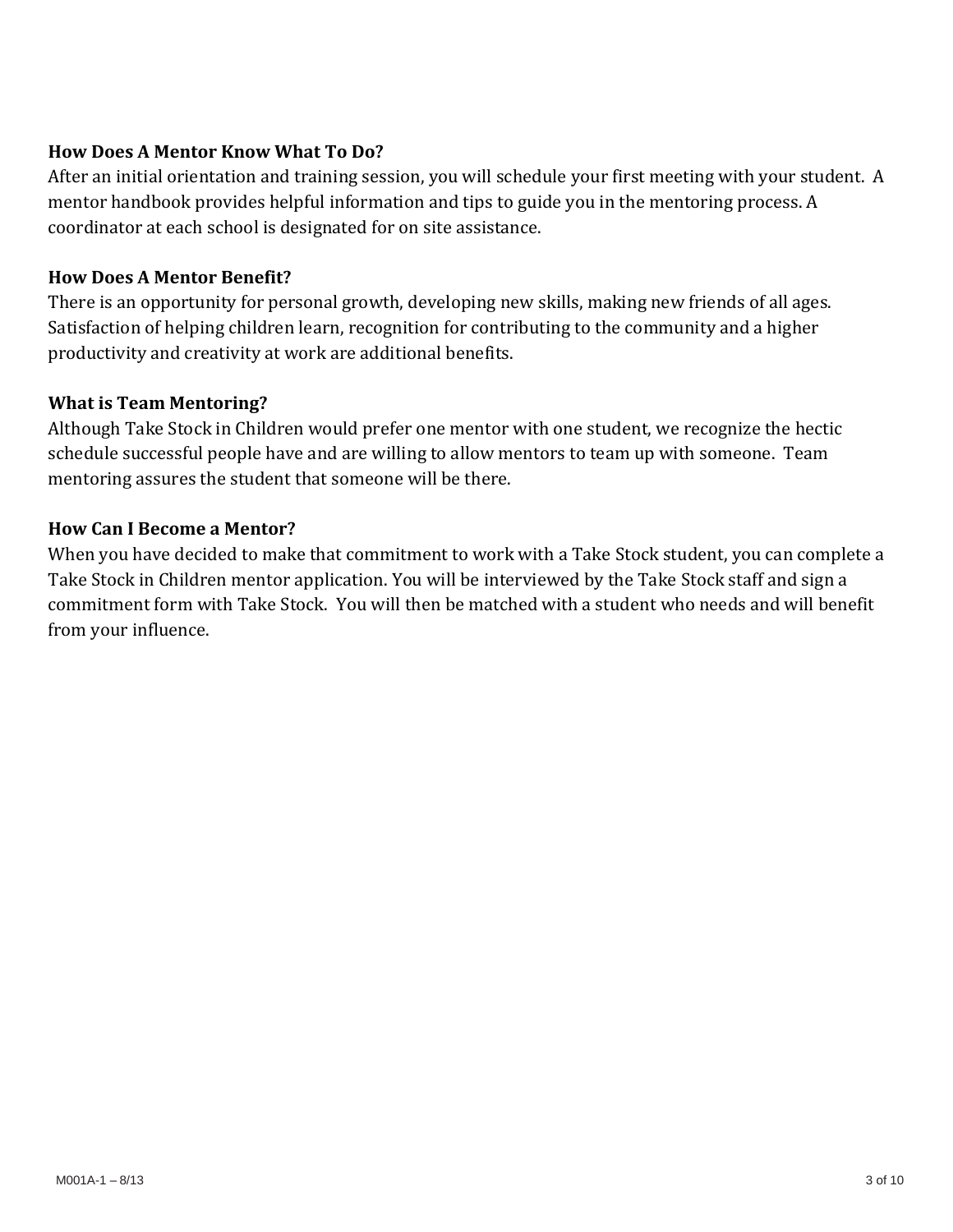

# **Job Description of a Mentor**

**Purpose:** The purpose of a mentor in the Take Stock in Children program is to guide, encourage, and help students remain focused on their long-term goal of a college education. The mentor is a volunteer and will be a friend, a listener and a link to community resources.

## **Qualifications:**

Adult, 19 years of age or older High school graduate Belief in the importance of education Interest in helping children Available to volunteer 30 minutes per week during school hours

### **Duties:**

Complete the application, including background screening release.

Be interviewed and attend mentor orientation.

Meet an average of once per week with the student at the school the student attends.

Attend additional training and TSIC activities.

Communicate regularly with TSIC coordinators regarding problems or successes.

Make a minimum one year commitment to the student.

Comply with the School Board policies for volunteers including signing in at the school.

# **Limitations:**

The volunteer has NO responsibility to provide the student with money, food, clothing or school supplies, etc.

The volunteer has NO responsibility to and SHOULD NOT, under any circumstances, provide transportation for the students or their families.

TSIC mentoring is to be done at the school ONLY.

Please limit any gifts (none are expected or required) to token items for birthdays or holidays. Mentor and student agree to maintain confidentiality unless information received is a potential threat to the student and/or other individuals. Please notify the TSIC coordinators if a concern arises.

### *Please sign below.*

I will abide by the Marion County School Board policies on confidentiality and other applicable policies. I will abide by the above limitations. I understand that the TSIC mentoring is to be done only at the school the child attends. Any other contact with the student is not a part of the TSIC program.

Mentor Signature Date

\_\_\_\_\_\_\_\_\_\_\_\_\_\_\_\_\_\_\_\_\_\_\_\_\_\_\_\_\_\_\_\_\_\_\_\_\_\_\_\_\_\_\_\_ \_\_\_\_\_\_\_\_\_\_\_\_\_\_\_\_\_\_\_\_\_\_\_\_\_\_\_\_\_\_\_\_\_\_\_\_\_\_\_\_\_\_\_\_\_\_\_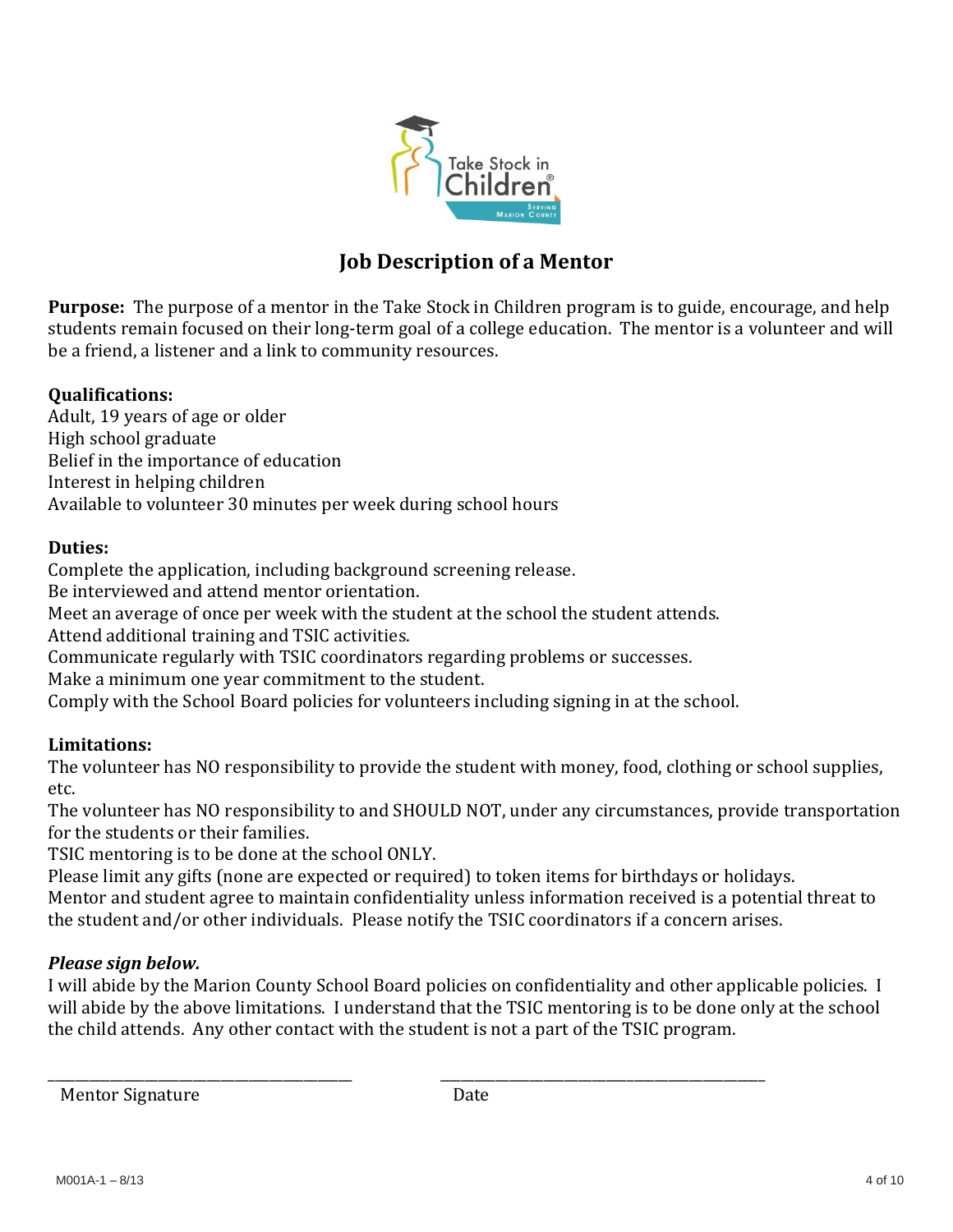

# **Authorization and Release Form to Conduct a Background Check**

I, the undersigned applicant, do hereby authorize Take Stock in Children and the Public Education Foundation of Marion County by and through its independent contractor, 3-D Background Screening, hereafter known as "3D", to conduct background information checks on me as a portion of the screening process related to my application to be a mentor for Take Stock in Children.

These above mentioned background information checks may include, but are not limited to, employment and education verifications,, social security verification, driving record information, personal references, and personal interviews. I further understand that an acceptable background check will allow me to continue the application process and that an unacceptable background check may result in the discontinuation of my application process. I understand, if I am accepted into the Take Stock in Children mentor program prior to the completion of the background check; that an unacceptable background check will result in my termination.

I understand that I am entitled to a complete and accurate disclosure of the nature and scope of any criminal background search prepared on me upon written request to the Public Education Foundation within a reasonable time after the date of such search.

I further authorize any person, business entity or governmental agency who may have information relevant to the above to disclose the same to Take Stock in Children, by and through 3D, including, but not limited to, any courthouse, any public agency, and all law enforcement agencies, regardless of whether such person, business entity or governmental agency compiled the information itself or received it from other sources. I hereby release Take Stock in Children, the Public Education Foundation, 3D, and any and all persons, business entities and governmental agencies, whether public or private, from any and all liability, claims and/or demands, of whatever kind, by me, my heirs or others making such claim or demand on my behalf, for procuring, selling, providing, brokering and/or assisting with compilation or preparation of the background information check hereby authorized.

| PRINTED NAME: |       |        |      |
|---------------|-------|--------|------|
|               | First | Middle | Last |
| SIGNATURE:    |       | Date:  |      |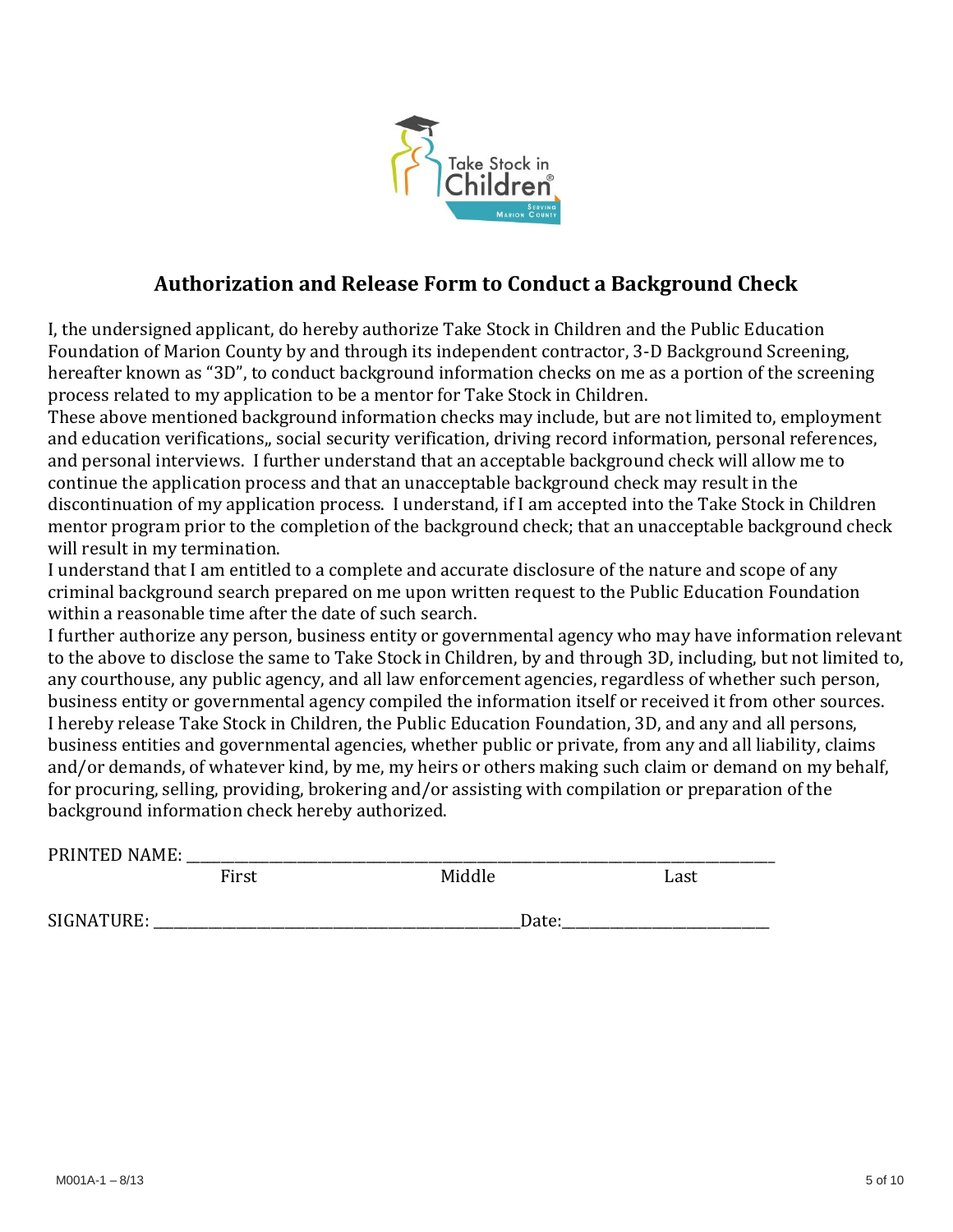

# **Name and Likeness Usage Consent and Release**

#### **FOR MENTORS:**

I, the undersigned, certify, represent and warrant that I am a Take Stock in Children Mentor \_\_\_\_\_\_\_\_\_\_\_\_\_\_\_\_\_

For good and valuable consideration, the receipt of which is hereby acknowledged, the undersigned ("I" or "me"), as the Mentor hereby irrevocably authorizes Take Stock in Children, Inc., TSIC, Inc. d/b/a Take Stock in Children ("TSIC") and each of their respective representatives, licensees, successors and assigns and those acting with authorization from the Public Education Foundation of Marion County (the "Lead Agency") or TSIC (collectively, the "TSIC Program Providers") to film, videotape, photograph and/or record my image and I irrevocably grant the right and authorize each of them to store, reproduce, edit and create derivative works based upon such film, videotape, photography and/or recording (collectively, the "Works"), as well as display, publicly, distribute, transmit or otherwise use the Works and my voice, name and likeness, in whole or in part, either alone or in conjunction with other material in or in connection with the Take Stock in Children Program's events, products and services, as well as in advertising and promotion thereof in any form or format which may be reproduced, distributed, transmitted, exhibited and/or otherwise exploited, in whole or in part, alone or in conjunction with other material for the TSIC Program Providers' own account in perpetuity throughout the world in any and all manner or media now known or hereafter devised including, without limitation, all forms of television, radio, print and the Internet.

I acknowledge and agree that as between myself and the TSIC Program Providers, the TSIC Program Providers shall exclusively own any and all rights in the Works and all elements thereof including, without limitation, all rights of attribution, moral rights and copyrights throughout the world in perpetuity. For avoidance of doubt, I hereby irrevocably assign to the TSIC Program Providers any and all rights I may have in and to the Works as well as any results and proceeds of such Works or my appearance in the Works. I agree not to use, reproduce, distribute or otherwise exploit the Works myself or authorize others to do so without the TSIC Program Providers' prior written consent.

I hereby irrevocably release the TSIC Program Providers from, and agree not to assert, any and all claims I have or may have in the future, known or unknown arising for such use including, without limitation, claims of invasion of privacy, violation of right of publicity, defamation, false light, moral rights, royalties or other compensation or any other claims and waive any and all equitable or injunctive. The TSIC Program Providers shall not be obligated to make any payment to me for the use of my name, likeness, appearance, voice or other attributes in the Works or their exploitation, to produce or exploit the Works or to include my appearance therein even if produced and neither I shall have any right to review or approve any of Works or their use. I certify and acknowledge that my appearance is not governed under the provisions of any collective bargaining agreement. I represent and warrant that I am over eighteen (18) years of age and have all necessary capacity, power and authority to grant this release and that no consent or authorization is required to be obtained in order for me to grant this release. I agree to indemnify and hold the TSIC Program Providers harmless from and against any claim, liability or obligation of any kind arising from the statements made by me in the Works, my appearance in the Works, use of my name, voice, likeness and the rights granted herein, or any a breach of any of the representations and warranties made hereunder. This grant is irrevocable, perpetual, worldwide, transferable and licensable to others. This Consent and Release is governed by Florida law and contains the entire understanding of the parties, may not be changed or terminated except by an instrument signed by the TSIC Program Providers and me.

Print Mentor Name

MIA 186154833v1

Mentor Signature

Date: MIA 186154833v1 t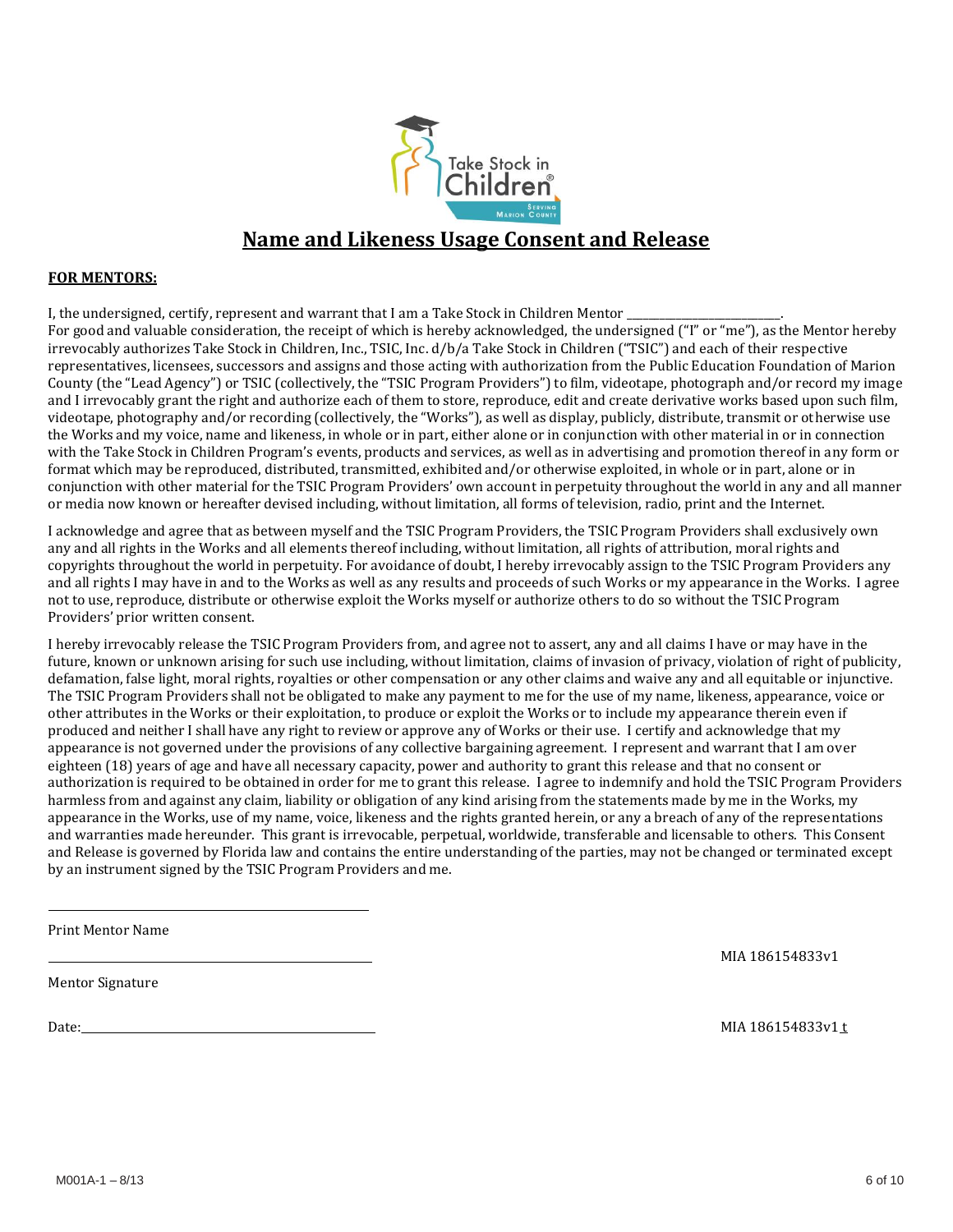| <b>Take Stock in</b><br>Children®                                               |                                                                                  | <b>Mentor Application</b>                                                                                                                                                                                                     |
|---------------------------------------------------------------------------------|----------------------------------------------------------------------------------|-------------------------------------------------------------------------------------------------------------------------------------------------------------------------------------------------------------------------------|
| <b>Identifying Information</b>                                                  |                                                                                  |                                                                                                                                                                                                                               |
|                                                                                 |                                                                                  |                                                                                                                                                                                                                               |
| Gender: $\Box$ Male $\Box$ Female                                               |                                                                                  |                                                                                                                                                                                                                               |
|                                                                                 |                                                                                  |                                                                                                                                                                                                                               |
|                                                                                 |                                                                                  |                                                                                                                                                                                                                               |
|                                                                                 |                                                                                  |                                                                                                                                                                                                                               |
|                                                                                 | Are you a Take Stock in Children graduate? $\Box$ Yes $\Box$ No                  |                                                                                                                                                                                                                               |
| <b>Background Information</b><br>Ethnic Group: (check one)                      |                                                                                  | □ Caucasian □ African American □ Hispanic □ Asian □ American Indian/Native American                                                                                                                                           |
|                                                                                 |                                                                                  |                                                                                                                                                                                                                               |
|                                                                                 | Age Category: (check one) [31-30 [31-40 ] 41-50 [31-60 ] 61+                     |                                                                                                                                                                                                                               |
|                                                                                 | Are you married? $\Box$ Yes $\Box$ No Do you have children? $\Box$ Yes $\Box$ No |                                                                                                                                                                                                                               |
| # sons _____age(s) _________________# daughters ______age(s) __________________ |                                                                                  |                                                                                                                                                                                                                               |
|                                                                                 |                                                                                  |                                                                                                                                                                                                                               |
|                                                                                 | When you were a teenager, to what income group did your family belong?           |                                                                                                                                                                                                                               |
|                                                                                 | $\Box$ low income $\Box$ middle income $\Box$ high income                        |                                                                                                                                                                                                                               |
| <b>Contact Information</b>                                                      |                                                                                  |                                                                                                                                                                                                                               |
|                                                                                 |                                                                                  |                                                                                                                                                                                                                               |
|                                                                                 |                                                                                  | City, State, Zip: 2008. City, State, Zip:                                                                                                                                                                                     |
|                                                                                 |                                                                                  | Home Phone: ______________________Work: _____________________Cell: _________________________________                                                                                                                          |
|                                                                                 |                                                                                  | E-mail address experience and the contract of the contract of the contract of the contract of the contract of the contract of the contract of the contract of the contract of the contract of the contract of the contract of |
|                                                                                 |                                                                                  |                                                                                                                                                                                                                               |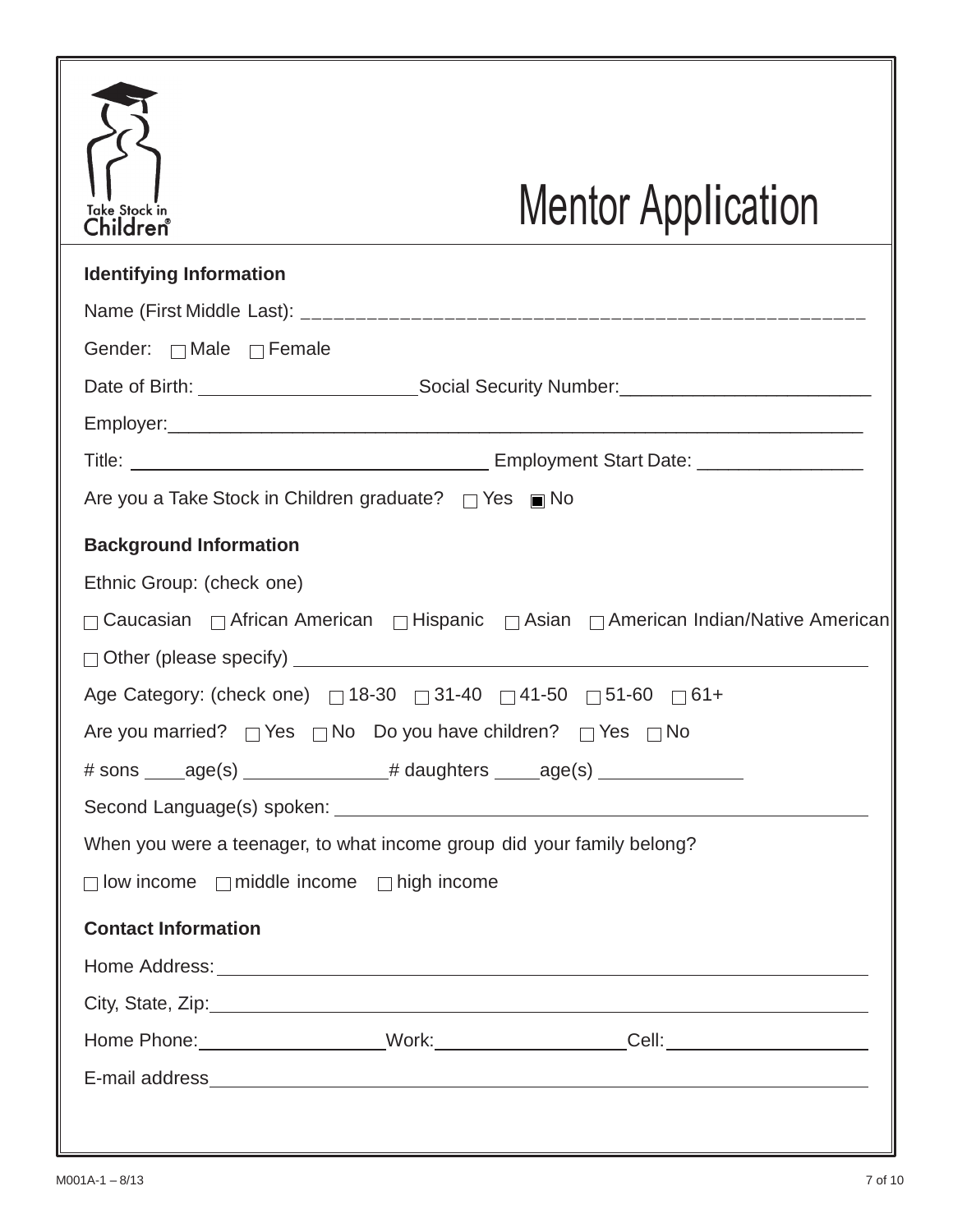| <b>Career/Education Information</b>                                                                                                                        |  |  |
|------------------------------------------------------------------------------------------------------------------------------------------------------------|--|--|
| Highest education completed (Check all that apply):                                                                                                        |  |  |
| $\Box$ some school, not a high school graduate $\Box$ GED $\Box$ high school graduate                                                                      |  |  |
|                                                                                                                                                            |  |  |
|                                                                                                                                                            |  |  |
| $\Box$ bachelor's degree in $\_\_$                                                                                                                         |  |  |
|                                                                                                                                                            |  |  |
|                                                                                                                                                            |  |  |
| $\Box$ other                                                                                                                                               |  |  |
| Are you currently enrolled in any education or training program? $\Box$ Yes $\Box$ No                                                                      |  |  |
|                                                                                                                                                            |  |  |
| <b>Mentor Information</b>                                                                                                                                  |  |  |
| How would you describe your communication style?                                                                                                           |  |  |
| $\Box$ friendly and outgoing $\Box$ usually wait to be approached by someone new                                                                           |  |  |
| □ reserved until I get to know someone new                                                                                                                 |  |  |
| I am interested in becoming a mentor because: (check all that apply)                                                                                       |  |  |
| $\Box$ I think I'd be a positive role model $\Box$ I like children $\Box$ I have the time to give                                                          |  |  |
| $\Box$ I overcame difficulties growing up and would like to help someone else                                                                              |  |  |
| $\Box$ I think I have the personality and abilities to be a good mentor                                                                                    |  |  |
| $\Box$ I am interested in making a difference in the life of a child                                                                                       |  |  |
| $\Box$ I believe in the value of mentoring $\Box$ I wish I had had a mentor when I was a teenager                                                          |  |  |
| Do you have any specific training or experience in dealing with any of the following youth is-<br>sues: (check all that apply, and if yes, please explain) |  |  |
| $\Box$ drug awareness                                                                                                                                      |  |  |
| $\Box$ teen pregnancy                                                                                                                                      |  |  |
| $\Box$ teen violence                                                                                                                                       |  |  |
| $\Box$ sex/abstinence $\Box$                                                                                                                               |  |  |
| $\Box$ other $\Box$                                                                                                                                        |  |  |
|                                                                                                                                                            |  |  |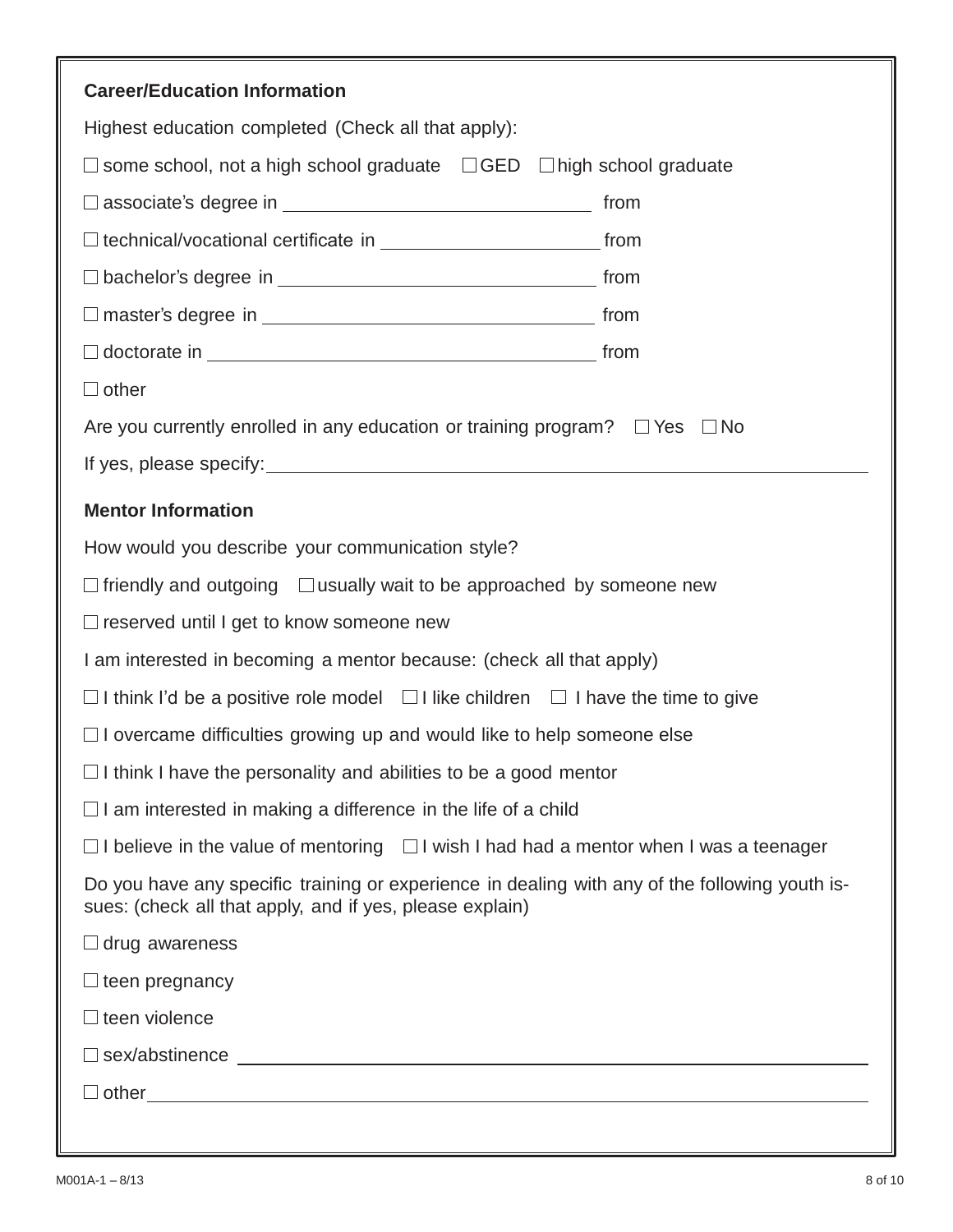| List any clubs or organizations of which you are currently a member: __________________                                                                                                                                                                                                                                                                                                                                                                                                                                                                                |  |  |
|------------------------------------------------------------------------------------------------------------------------------------------------------------------------------------------------------------------------------------------------------------------------------------------------------------------------------------------------------------------------------------------------------------------------------------------------------------------------------------------------------------------------------------------------------------------------|--|--|
| Are there any particular problems you would prefer not to handle as a mentor?                                                                                                                                                                                                                                                                                                                                                                                                                                                                                          |  |  |
|                                                                                                                                                                                                                                                                                                                                                                                                                                                                                                                                                                        |  |  |
| Which of the following activities do you enjoy participating in or watching? (Check all that apply)                                                                                                                                                                                                                                                                                                                                                                                                                                                                    |  |  |
| □ Sports (specifically, www.community.community.community.community.community.community.community.community.com                                                                                                                                                                                                                                                                                                                                                                                                                                                        |  |  |
|                                                                                                                                                                                                                                                                                                                                                                                                                                                                                                                                                                        |  |  |
| □ Outdoor Life □ Mechanics/Science □ Literature □ Pop Culture (Movies, TV, etc)<br>Ocollecting Other Collection Control Collecting Collecting Collecting Collecting Collecting Collecting Collection                                                                                                                                                                                                                                                                                                                                                                   |  |  |
| Is there anything else you would like us to know about you? If yes, please explain:                                                                                                                                                                                                                                                                                                                                                                                                                                                                                    |  |  |
|                                                                                                                                                                                                                                                                                                                                                                                                                                                                                                                                                                        |  |  |
| The undersigned acknowledges and agrees that 1) he or she is not obligated, if called upon, to<br>perform the volunteer services herein applied for; 2) Take Stock in Children is not obligated to<br>assign or actively seek to assign her or him a Take Stock in Children student; 3) as part of the<br>Take Stock in Children matching process, additional information may be requested from the<br>applicant, and 4) Take Stock in Children reserves the right at all times to terminate any match<br>between any volunteer mentor and student for whatever cause. |  |  |
| I declare that all of the statements made in this application are true, complete and correct to the<br>best of my knowledge.                                                                                                                                                                                                                                                                                                                                                                                                                                           |  |  |
| <b>Applicant's Signature</b><br>Date                                                                                                                                                                                                                                                                                                                                                                                                                                                                                                                                   |  |  |
| As a mentor in the Take Stock in Children program, I will always act in a behavior that is in<br>the best interest of my student. Accordingly, I pledge to each of the following volunteer policy<br>statements. Please initial your approval next to each statement.                                                                                                                                                                                                                                                                                                  |  |  |
| I will adhere to all volunteer policies of my local school district.                                                                                                                                                                                                                                                                                                                                                                                                                                                                                                   |  |  |
| I will notify Take Stock in Children if I must terminate my mentor position for any reason.                                                                                                                                                                                                                                                                                                                                                                                                                                                                            |  |  |
| I will notify my student or his or her school liaison or the Take Stock in Children Student _<br>Advocate if I am unable to attend a previously scheduled meeting.                                                                                                                                                                                                                                                                                                                                                                                                     |  |  |
| I will not willfully arrange contact with my student off school property and not under the<br>supervision of Take Stock in Children or school officials.                                                                                                                                                                                                                                                                                                                                                                                                               |  |  |
| I will not drive my student in my car.                                                                                                                                                                                                                                                                                                                                                                                                                                                                                                                                 |  |  |
| I understand that Take Stock in Children will terminate my relationship with my student if<br>I violate any of the above policies                                                                                                                                                                                                                                                                                                                                                                                                                                      |  |  |